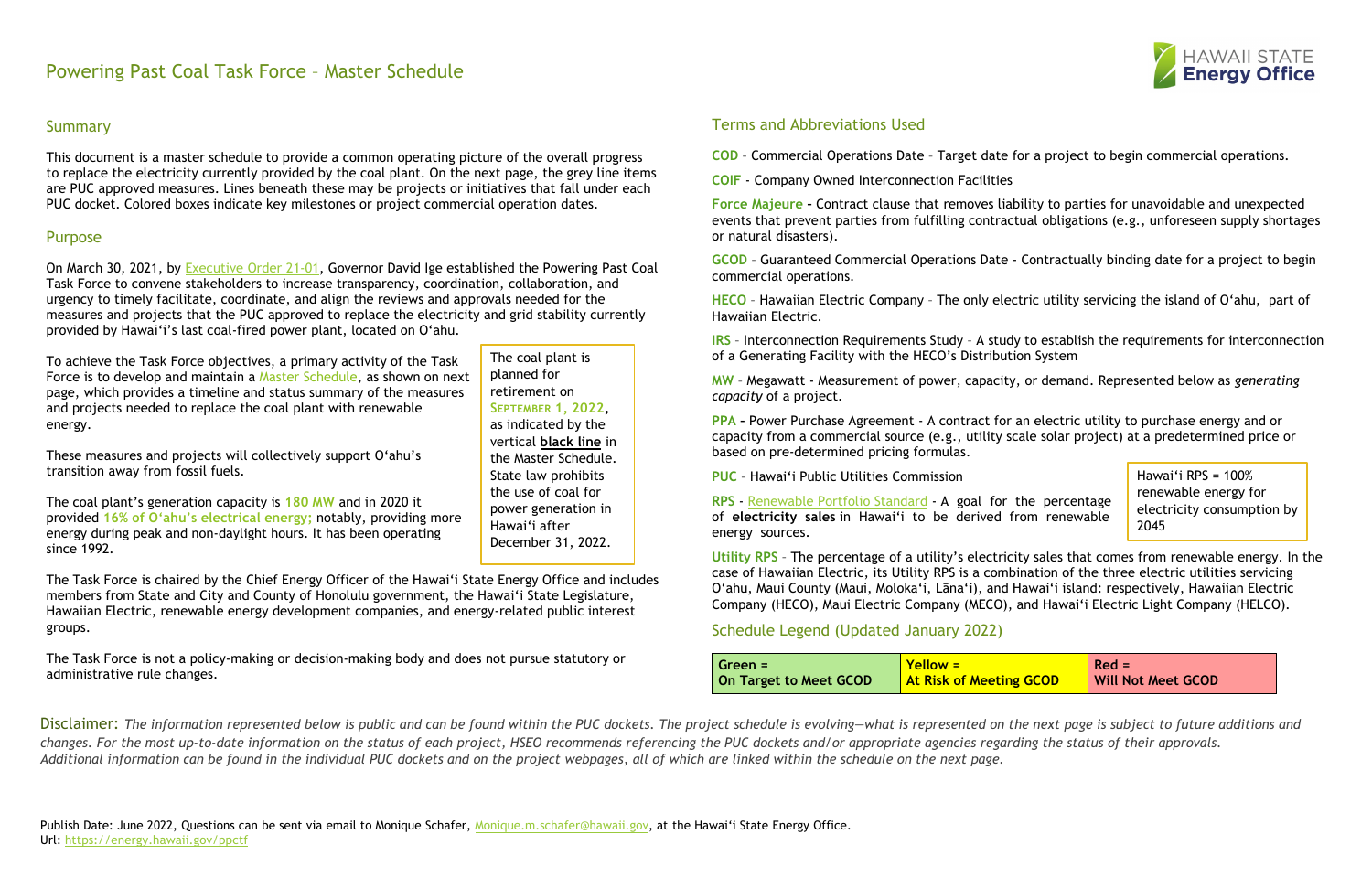| and Link  | <b>PUC Approved Measure:</b><br>PUC Docket Number to Replace Generation<br>and Capacity of the Coal<br>Plant | velopı                                                                                              | roduction<br>Capacity (MW)                       | <b>Estimated Utility</b><br><b>RPS Percent</b><br>Contribution | 21-Jul              | 21-Sep | 21-Oct                                                                                                                                                      | 21-Nov | 21-Dec | 22-Jan                          | 22-Feb                           | 22-Mar                                                                              | 22-Apr                                                     | 22-May                                                                   | 22-Jun                                                 | $22$ -Jul                         | 22-Aug                           | 22-Sep                                      | 22-Oct                                     | <b>22-Nov</b>                                                                                                                                                                                                                        | 22-Dec                                               | 23-Jan                                    | 23-Feb                                  | 23-Mar                   | 23-Apr | 23-May          | 23-Jun                              | $23$ -Jul | 23-Aug                           | 23-Sep | 23-Oct           | 23-Nov     | 23-Dec                  | // 24-Mar                       |
|-----------|--------------------------------------------------------------------------------------------------------------|-----------------------------------------------------------------------------------------------------|--------------------------------------------------|----------------------------------------------------------------|---------------------|--------|-------------------------------------------------------------------------------------------------------------------------------------------------------------|--------|--------|---------------------------------|----------------------------------|-------------------------------------------------------------------------------------|------------------------------------------------------------|--------------------------------------------------------------------------|--------------------------------------------------------|-----------------------------------|----------------------------------|---------------------------------------------|--------------------------------------------|--------------------------------------------------------------------------------------------------------------------------------------------------------------------------------------------------------------------------------------|------------------------------------------------------|-------------------------------------------|-----------------------------------------|--------------------------|--------|-----------------|-------------------------------------|-----------|----------------------------------|--------|------------------|------------|-------------------------|---------------------------------|
| 2021-0024 | Utility-Scale Projects (Stage 1 and 2)                                                                       |                                                                                                     |                                                  |                                                                |                     |        |                                                                                                                                                             |        |        |                                 |                                  |                                                                                     |                                                            |                                                                          |                                                        |                                   |                                  |                                             |                                            |                                                                                                                                                                                                                                      |                                                      |                                           |                                         |                          |        |                 |                                     |           |                                  |        |                  |            |                         |                                 |
| 2018-0434 | Mililani I<br>Solar (Stage 1)                                                                                | Clearway Energy<br>Group LLC; Global<br>Infrastructure Partners                                     |                                                  | 1.2                                                            |                     |        |                                                                                                                                                             |        |        | · All permits received          | • Acceptance Testing complete    |                                                                                     |                                                            |                                                                          | CSAT Testing<br>New GCOD<br>6-14-22 to 7-<br>$28 - 22$ | $7 - 31 - 22$                     |                                  |                                             |                                            |                                                                                                                                                                                                                                      |                                                      |                                           |                                         |                          |        |                 |                                     |           |                                  |        |                  |            |                         |                                 |
| 2018-0435 | Waiawa Phase 1<br>Solar (Stage 1)                                                                            | Clearway Energy<br>Group LLC; Global<br>Infrastructure Partners                                     |                                                  | 1.2                                                            |                     |        |                                                                                                                                                             |        |        |                                 | · All permits received           | • Equipment delivery ongoing components                                             | · Shanghai shutdown                                        | impacting delivery of BESS<br>• GenTie permit outstanding                |                                                        |                                   |                                  | elerated<br>$-30 - 22$                      |                                            | Estimated<br>COD**<br>$11 - 22 - 22$                                                                                                                                                                                                 | Original<br>Non-Accelerated<br>GCOD<br>$12 - 1 - 22$ |                                           |                                         |                          |        |                 |                                     |           |                                  |        |                  |            |                         |                                 |
| 2019-0050 | AES West O'ahu<br>Solar (Stage 1)                                                                            | <b>AES Distributed</b><br>Energy Inc.                                                               | 12.5                                             | 0.4                                                            |                     |        |                                                                                                                                                             |        |        |                                 |                                  | •Mar-22:<br>Noise Permit<br>Received                                                | $\rightharpoonup$ Apr-22:<br>Grading<br>Permit<br>approved | • May-22: Building and<br>• May-22: Construction<br>anticipated to start | Electrical Permit (DPP & AES)                          |                                   |                                  | evious GCOD<br>7-22 (old                    |                                            |                                                                                                                                                                                                                                      |                                                      | <b>New</b><br><b>COD</b><br>$1 - 20 - 23$ | Estimated<br><b>COD</b><br>$2 - 8 - 23$ |                          |        |                 |                                     |           |                                  |        |                  |            |                         |                                 |
| 2020-0136 | Kapolei Energy<br>Storage (KES) (Stage 2)                                                                    | Plus Power                                                                                          | 185 (Storage)                                    | 0.1                                                            |                     |        |                                                                                                                                                             |        |        |                                 |                                  | Mar-22: Grading permits<br>received<br>Site mobilization started                    |                                                            | May-22 Building permits<br>expected (DPP & AES) -<br>Delayed             |                                                        |                                   |                                  |                                             |                                            |                                                                                                                                                                                                                                      | GCOD<br>12-30-22                                     |                                           |                                         | Estimated COD<br>3-23-23 |        |                 |                                     |           |                                  |        |                  |            |                         |                                 |
| 2020-0139 | Mountain View Solar<br>(Stage 2)                                                                             | <b>AES Distributed</b><br>Energy Inc.                                                               |                                                  | 0.3                                                            |                     |        |                                                                                                                                                             |        |        |                                 |                                  |                                                                                     |                                                            |                                                                          |                                                        |                                   |                                  | Sep-22 Construction<br>inticipated to Start |                                            |                                                                                                                                                                                                                                      |                                                      |                                           |                                         |                          |        | GCOD<br>5-17-23 | COD<br>$6 - 15 - 23$                |           |                                  |        |                  |            |                         |                                 |
| 2020-0137 | Waiawa Phase 2 Solar<br>(Stage 2)                                                                            | <b>AES Distributed</b><br>Energy Inc.                                                               |                                                  | 1.2                                                            |                     |        |                                                                                                                                                             |        |        |                                 |                                  |                                                                                     |                                                            |                                                                          |                                                        |                                   |                                  | Sep-22 Construction<br>inticipated to start |                                            |                                                                                                                                                                                                                                      |                                                      |                                           |                                         |                          |        |                 |                                     |           |                                  |        | GCOD<br>10-30-23 | 11/13/2023 |                         |                                 |
| 2018-0431 | Ho'ohana Solar 1<br>(Stage 1)                                                                                | 174 Power Global;<br>(Hanwha Energy<br>Corporation; Forest<br><b>City Sustainable</b><br>Resources) | 52                                               | 1.4                                                            |                     |        |                                                                                                                                                             |        |        |                                 |                                  | 3-15-22: Grading Permit &<br>NPDES permit issued,<br>Site Clearing began            |                                                            |                                                                          |                                                        |                                   |                                  |                                             |                                            |                                                                                                                                                                                                                                      |                                                      |                                           |                                         |                          |        |                 |                                     |           | GCOD<br>$8 - 31 - 23$            |        |                  |            |                         | Estima<br>3-4-24                |
| 2020-0140 | 4ahi Solar<br>${\text{Stage-2}}$                                                                             | Longroad Energy                                                                                     | 420                                              | 2.1                                                            |                     |        |                                                                                                                                                             |        |        |                                 |                                  |                                                                                     |                                                            | Project<br>Declared Null -<br>and Void                                   |                                                        | the control of the control of the |                                  |                                             | Q4-22 Construction-<br><del>delayed)</del> | <b>anticipated to start (likely contract) with the contract of the contract of the contract of the contract of the contract of the contract of the contract of the contract of the contract of the contract of the contract of t</b> |                                                      |                                           |                                         |                          |        |                 |                                     |           |                                  |        |                  |            | riginal GCC<br>12-31-23 | With P<br>nend<br>$3 - 31 - 24$ |
|           | Sum Online Before 9-1-22 Based on Current GCOD                                                               |                                                                                                     |                                                  | 2.4                                                            |                     |        |                                                                                                                                                             |        |        |                                 |                                  |                                                                                     |                                                            |                                                                          |                                                        |                                   |                                  |                                             |                                            |                                                                                                                                                                                                                                      |                                                      |                                           |                                         |                          |        |                 |                                     |           |                                  |        |                  |            |                         |                                 |
|           | <b>Sum All Projects (not including storage)</b>                                                              |                                                                                                     | 236.5                                            | 8.9                                                            |                     |        |                                                                                                                                                             |        |        |                                 |                                  |                                                                                     |                                                            |                                                                          |                                                        |                                   |                                  |                                             |                                            |                                                                                                                                                                                                                                      |                                                      |                                           |                                         |                          |        |                 |                                     |           |                                  |        |                  |            |                         |                                 |
| 2019-0323 | <b>Distributed Energy Resources (DER)</b>                                                                    |                                                                                                     |                                                  |                                                                |                     |        |                                                                                                                                                             |        |        |                                 |                                  |                                                                                     |                                                            |                                                                          |                                                        |                                   |                                  |                                             |                                            |                                                                                                                                                                                                                                      |                                                      |                                           |                                         |                          |        |                 |                                     |           |                                  |        |                  |            |                         |                                 |
| 2015-0389 |                                                                                                              | Community-Based Renewable Energy (CBRE) - Shared Solar                                              |                                                  | TBD                                                            | <b>Battery Plus</b> |        | Program 9-29-21 TF 10-29-21 TF 12-1-21 TF 01-06-22 TF<br>Started Update: Update: Update: Update: Update:<br>07-19-21   0.46MW   1.32   MW   2.57MW   3.47MW |        |        | 1-26-21 TF<br>Update:<br>3.97MW | $2 - 18 - 22$<br>4.43MW<br>450kW | $3 - 25 - 22$<br>4.92MW<br>790kW<br>operational operational operational operational | $4 - 22 - 22$<br>5.44MW<br>1.01 MW   1.37 MW               | $5 - 24 - 22$<br>6.2MW                                                   |                                                        |                                   | Goal 15MW<br>Anticipate<br>5-7MW |                                             |                                            |                                                                                                                                                                                                                                      |                                                      |                                           |                                         |                          |        |                 | Program Enrollment Ends<br>$Jun-23$ |           |                                  |        |                  |            |                         |                                 |
|           |                                                                                                              |                                                                                                     |                                                  |                                                                |                     |        |                                                                                                                                                             |        |        |                                 |                                  |                                                                                     |                                                            |                                                                          |                                                        |                                   |                                  |                                             | Original GCOD                              |                                                                                                                                                                                                                                      |                                                      | New Revised                               |                                         | <b>COD</b>               |        |                 |                                     |           |                                  |        |                  |            |                         |                                 |
|           | Palailai Solar 1<br><b>KHLS</b>                                                                              |                                                                                                     | 1.72                                             |                                                                |                     |        |                                                                                                                                                             |        |        |                                 |                                  |                                                                                     |                                                            |                                                                          |                                                        |                                   |                                  |                                             | 10-29-22                                   |                                                                                                                                                                                                                                      | GCOD<br>$12 - 17 - 22$                               | GCOD<br>$27 - 23$                         |                                         | March 2023               |        |                 |                                     |           | <b>COD Estimate</b><br>Aug 2023  |        |                  |            |                         |                                 |
|           | Phase 2                                                                                                      |                                                                                                     | 105 capacity limit TBD                           |                                                                |                     |        |                                                                                                                                                             |        |        |                                 |                                  |                                                                                     | PUC Approved O'ahu RFP Mar-22                              |                                                                          |                                                        |                                   |                                  |                                             |                                            |                                                                                                                                                                                                                                      |                                                      |                                           |                                         |                          |        |                 |                                     |           |                                  |        |                  |            |                         |                                 |
| 2007-0323 | Energy Efficiency - Public Benefits Fund *                                                                   |                                                                                                     |                                                  |                                                                |                     |        |                                                                                                                                                             |        |        |                                 |                                  |                                                                                     | Hawaiian Electric issued RFP Apr-22                        |                                                                          |                                                        |                                   |                                  |                                             |                                            |                                                                                                                                                                                                                                      |                                                      |                                           |                                         |                          |        |                 |                                     |           |                                  |        |                  |            |                         |                                 |
|           | General Energy Efficiency<br>Programs for Demand Hawai'i Energy<br>Side Management                           |                                                                                                     | per year                                         | $\sim$ 20 to 22 MW $N/A - Energy$<br>Efficiency                | Ongoing             |        |                                                                                                                                                             |        |        |                                 |                                  |                                                                                     |                                                            |                                                                          |                                                        |                                   |                                  |                                             |                                            |                                                                                                                                                                                                                                      |                                                      |                                           |                                         |                          |        |                 |                                     |           |                                  |        |                  |            |                         |                                 |
|           | Hawai'i Energy Power<br>Move Program                                                                         | Hawai'i Energy                                                                                      |                                                  | $\sim$ 2-3 MW per year $\frac{N}{A - Energy}$                  |                     |        |                                                                                                                                                             |        |        |                                 |                                  |                                                                                     |                                                            |                                                                          |                                                        |                                   |                                  |                                             |                                            |                                                                                                                                                                                                                                      |                                                      |                                           |                                         |                          |        |                 | Installation by<br>$6 - 30 - 23$    |           |                                  |        |                  |            |                         |                                 |
|           | Power Move Commercial<br>Battery Storage Rebate Hawai'i Energy<br>Pilot                                      |                                                                                                     | $\sim$ 4 MW see<br><b>Battery Bonus</b><br>Count | N/A - Energy<br>Efficiency                                     |                     |        |                                                                                                                                                             |        |        |                                 |                                  |                                                                                     |                                                            |                                                                          |                                                        |                                   |                                  |                                             |                                            |                                                                                                                                                                                                                                      |                                                      |                                           |                                         |                          |        |                 |                                     |           | Installation by<br>$8 - 31 - 23$ |        |                  |            |                         |                                 |
| 2018-0163 | Microgrid Services Tariff*                                                                                   |                                                                                                     | TBD                                              | <b>TBD</b>                                                     |                     |        |                                                                                                                                                             |        |        |                                 |                                  |                                                                                     |                                                            |                                                                          |                                                        |                                   |                                  |                                             |                                            |                                                                                                                                                                                                                                      |                                                      |                                           |                                         |                          |        |                 |                                     |           |                                  |        |                  |            |                         |                                 |
| 2017-0352 | O'ahu Grid Services RFP *                                                                                    |                                                                                                     | 60                                               | <b>TBD</b>                                                     |                     |        |                                                                                                                                                             |        |        |                                 |                                  |                                                                                     |                                                            |                                                                          |                                                        |                                   |                                  |                                             |                                            |                                                                                                                                                                                                                                      |                                                      |                                           |                                         |                          |        |                 |                                     |           |                                  |        |                  |            |                         |                                 |
| 2014-0135 |                                                                                                              | Green Infrastructure Loan Program- Green Energy Market Securitization (GEMS) *                      |                                                  |                                                                |                     |        |                                                                                                                                                             |        |        |                                 |                                  |                                                                                     |                                                            |                                                                          |                                                        |                                   |                                  |                                             |                                            |                                                                                                                                                                                                                                      |                                                      |                                           |                                         |                          |        |                 |                                     |           |                                  |        |                  |            |                         |                                 |
| 007-0341  |                                                                                                              | Demand Side Response - Grid Services Purchase Agreements *                                          | $-44$                                            | <b>TBD</b>                                                     |                     |        |                                                                                                                                                             |        |        |                                 |                                  |                                                                                     |                                                            |                                                                          |                                                        |                                   |                                  |                                             |                                            |                                                                                                                                                                                                                                      |                                                      |                                           |                                         |                          |        |                 |                                     |           |                                  |        |                  |            |                         |                                 |
|           |                                                                                                              |                                                                                                     | <b>TBD</b>                                       | <b>TBD</b>                                                     |                     |        |                                                                                                                                                             |        |        |                                 |                                  |                                                                                     |                                                            |                                                                          |                                                        |                                   |                                  |                                             |                                            |                                                                                                                                                                                                                                      |                                                      |                                           |                                         |                          |        |                 |                                     |           |                                  |        |                  |            |                         |                                 |



| 23-May        | 23-Jun                              | 23-Jul | 23-Aug                           | 23-Sep | 23-Oct           | 23-Nov     | 23-Dec                    | // 24-Mar                             |
|---------------|-------------------------------------|--------|----------------------------------|--------|------------------|------------|---------------------------|---------------------------------------|
|               |                                     |        |                                  |        |                  |            |                           |                                       |
|               |                                     |        |                                  |        |                  |            |                           |                                       |
|               |                                     |        |                                  |        |                  |            |                           |                                       |
| GCOD          | $\mathsf{COD}$                      |        |                                  |        |                  |            |                           |                                       |
| $5 - 17 - 23$ | $6 - 15 - 23$                       |        |                                  |        | GCOD<br>10-30-23 | 11/13/2023 |                           |                                       |
|               |                                     |        | GCOD<br>8-31-23                  |        |                  |            |                           | $11$ Estimated COD<br><b>GBT</b>      |
|               | $\omega$                            |        |                                  |        |                  |            | Original GCOD<br>12-31-23 | $H$ With PPA-<br>Amendment<br>3-31-24 |
|               |                                     |        |                                  |        |                  |            |                           |                                       |
|               | Program Enrollment Ends<br>$Jun-23$ |        |                                  |        |                  |            |                           |                                       |
|               |                                     |        | <b>COD Estimate</b><br>Aug 2023  |        |                  |            |                           |                                       |
|               |                                     |        |                                  |        |                  |            |                           |                                       |
|               |                                     |        |                                  |        |                  |            |                           |                                       |
|               | Installation by<br>$6 - 30 - 23$    |        |                                  |        |                  |            |                           |                                       |
|               |                                     |        | Installation by<br>$8 - 31 - 23$ |        |                  |            |                           |                                       |
|               |                                     |        |                                  |        |                  |            |                           |                                       |
|               |                                     |        |                                  |        |                  |            |                           |                                       |

## Powering Past Coal Task Force – Master Schedule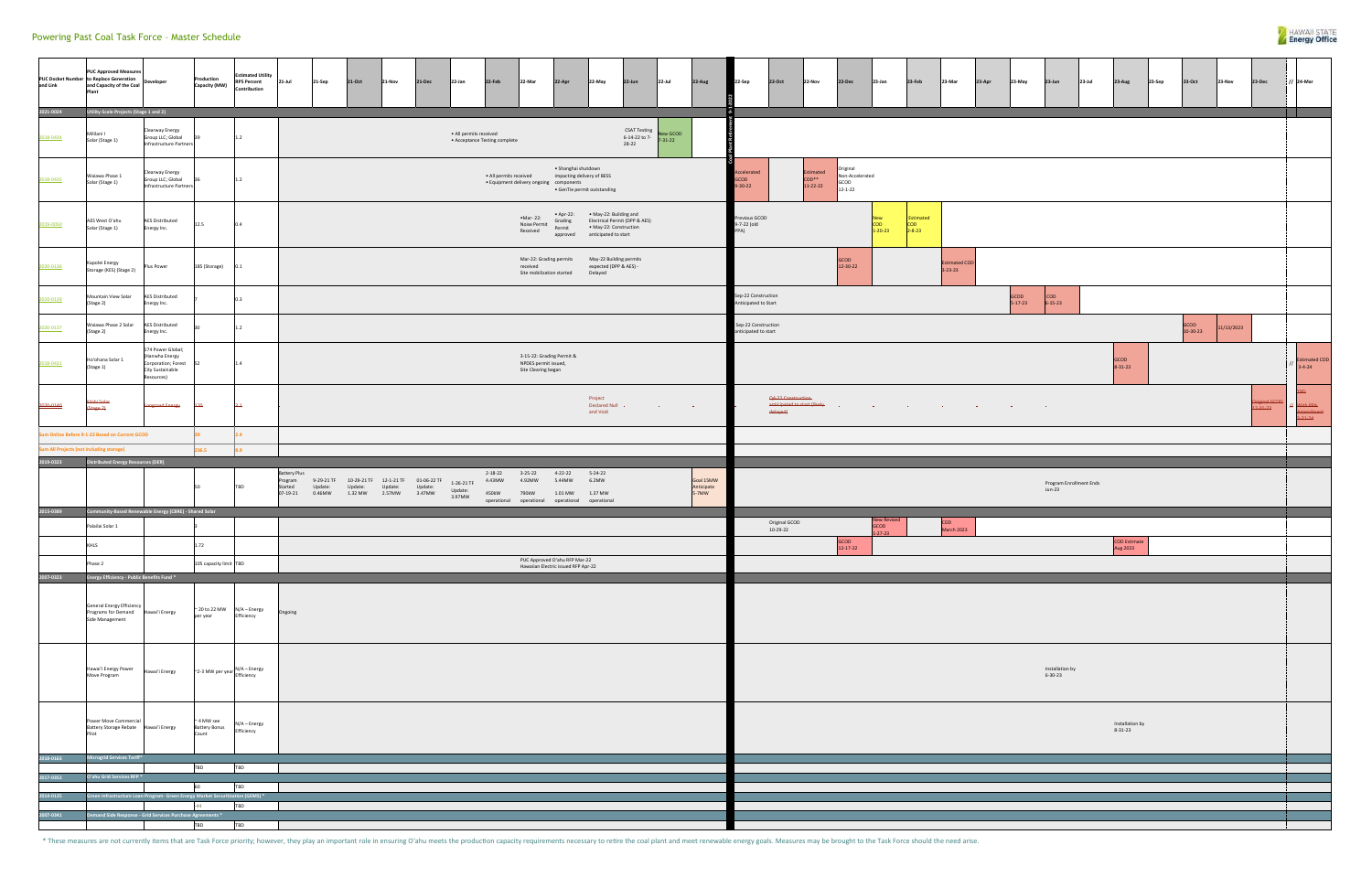### Powering Past Coal Task Force – Master Schedule Detailed



| <b>PUC Docket Numbe</b><br>and Link | <b>PUC Approved</b><br>leasure to Replace<br>eneration and<br>Capacity of the Coal<br>Plant |                                                                                          | <b>Project or Task Update</b>                                                                                                                                                                                                                                                                                                                                                                                                                                                                                                                                                                                                                                                                                                                                                                                                                                                                                                                                                                                                                                                                           |                                                                                                                                                                                                                                                                                                                                                                                                                                                                                                                                                                                                                                                                                                                                                                                                                                                                                                                                                                                                                                                                                      | <b>Production Capacity</b><br>(MW) | <b>Estimated Utility RPS</b><br><b>Percent Contribution</b> | <b>Suarantee</b><br><b>Commercial Operation</b>                      |
|-------------------------------------|---------------------------------------------------------------------------------------------|------------------------------------------------------------------------------------------|---------------------------------------------------------------------------------------------------------------------------------------------------------------------------------------------------------------------------------------------------------------------------------------------------------------------------------------------------------------------------------------------------------------------------------------------------------------------------------------------------------------------------------------------------------------------------------------------------------------------------------------------------------------------------------------------------------------------------------------------------------------------------------------------------------------------------------------------------------------------------------------------------------------------------------------------------------------------------------------------------------------------------------------------------------------------------------------------------------|--------------------------------------------------------------------------------------------------------------------------------------------------------------------------------------------------------------------------------------------------------------------------------------------------------------------------------------------------------------------------------------------------------------------------------------------------------------------------------------------------------------------------------------------------------------------------------------------------------------------------------------------------------------------------------------------------------------------------------------------------------------------------------------------------------------------------------------------------------------------------------------------------------------------------------------------------------------------------------------------------------------------------------------------------------------------------------------|------------------------------------|-------------------------------------------------------------|----------------------------------------------------------------------|
| 2018-0434                           | Jtility-Scale Projects (Sta<br>l inslilh<br>Solar (Stage 1)                                 | Clearway Energy<br>Group LLC; Global<br>Infrastructure<br>artners                        | Permits - Complete, All Expected to be Closed by 6-30-22<br><b>Land Rights - Secured</b><br>Procurement and Delivery - Complete<br><b>Construction - Ongoing</b><br>Mechanical Completion of the facility occurred 3-14-22.<br>Installation of BESS equipment was completed in March.<br>Energization of the facility occurred in March and hot commissioning has commenced.<br>Energization of substation completed 3-9-22.<br>Generation facility testing began 3-29-22.                                                                                                                                                                                                                                                                                                                                                                                                                                                                                                                                                                                                                              | <b>Testing</b><br>. 1-12-22: All acceptance tests successfully passed.<br>6-14-22: CSAT scheduled to start, anticipated timeline to be compressed from 84 days to 44 days.<br>PPA<br>. Oct-21: PUC approved accelerated PPA with tiered unit pricing. Unit pricing decreases if project does not achieve<br>accelerated GCOD.                                                                                                                                                                                                                                                                                                                                                                                                                                                                                                                                                                                                                                                                                                                                                        | 39                                 | 12                                                          | New GCOD<br>$7 - 31 - 22$<br><b>Estimated COD</b><br>$7 - 29 - 22$   |
| 2018-0435                           | Waiawa<br>Solar (Stage 1)                                                                   | learway Energy<br>Group LLC; Global<br>Infrastructure<br>artners                         | Engineering/Design - Finalized<br>Permits<br>. Hawaiian Telecom utility Poles in progress. DPP rejected plans 4-20-22. Clearway to submit revised plans to DPP.<br>ermit approval anticipated 6-3-22<br><b>Land Rights</b><br>COIF easement anticipated by Q2-22<br><b>Procurement and Delivery</b><br>PV panels 100% delivered to HNL port; 60% delivered to site, 55% installed<br>Battery enclosures: Anticipated delivery for all units anticipated 7-27-22 (delayed - see below).<br>The shut down in Shanghai resulted in a approximate four week delay for the shipment of battery enclosures.<br>On 4-30-22, the BESS supplier has stated the replacement units are being manufactured and have been assigned a<br>ship. However, on 5-13-22, Clearway notified Hawaiian Electric that the shipment of battery cargo is on hold due<br>to fire hazard concerns being investigated by the Chinese Maritime Safety Administration at the terminal in<br>hanghai. Shipment of battery components out of Shanghai delayed until further notice.                                                     | <b>Construction - Ongoing</b><br>. Pile installation, substation foundation and equipment setting. PV invertor placement, underground cable<br>nstallation. BESS vard underground and foundation work, transmission line work. GenTie construction. Above<br>ground DC cabling is complete<br>Battery equipment installation dependent on arrival date. BESS ACC/DCC cabinets are set, 74 of 116 Quantum<br>units have been delivered and set. All 11 BESS Inverters were delivered and set. Clearway installing what they can.<br><b>Hawaiian Telecom Circuit</b><br>Required no later than 2 months before Acceptance Test.<br>Remaining construction by Hawaiian Electric is dependent on the Hawaiian Telcom Circuit.<br><b>Testing</b><br>. Aug-22: Acceptance testing to start, slipped from 5-2-22. Dependent on HTEL circuit (expected to be complete in<br>late June-22 at earliest.<br>Oct-22: CSAT projected to start.<br>PPA<br>· Oct-21: PUC approved accelerated PPA with tiered unit pricing. Unit pricing decreases if project does not achieve<br>accelerated GCOD. |                                    | 12                                                          | New GCOD<br>$9 - 30 - 22$<br><b>Estimated COD</b><br>11-22-22        |
| 2019-0050                           | West O'ahu<br>Solar (Stage 1)                                                               | AES West O'ahu<br>Solar, LLC.                                                            | <b>Engineering/Design</b><br>. 90% design complete for Generating Facility and Substation.<br>100% review completed for COIF and COIF Transmission Line, Revision and resubmission required due to<br>drawings not meeting design requirements, AES submitted revisions 3-25-22, Hawaiian Electric returned<br>omments 4-18-22. AES to provide corrections.<br>Permits<br>· Building/Grading/Plan Review applications under review by DPP. Permit delays are expected to delay<br>onstruction start and commercial operations.<br>Grading Permit - Approved 4-5-22, issued 4-29-22.<br>Building Permits - AES received comments from Honolulu Fire Department and Zoning Branch and Third-Party<br>Review, comments being addressed and incorporating potential alternative solar panel. Revised Plans were<br>submitted to DPP in early-April<br><b>Land Rights</b><br>asement for COIF required prior to commercial operations                                                                                                                                                                        | Procurement and Delivery<br>· Mar-22: Inverters, revenue meter, and racking arrived. Equipment sent to storage pending permit receipt<br>. May through June 22: Circuit breakers, current and voltage transformers, and control building<br>June and July 22: GSU transformers and Energy Storage components.<br>PV panel anticipated to start shipment 6-6-22.<br><b>Construction - Ongoing</b><br>. Construction began May-22, civil work and site clearing for generation and interconnection facilities<br>ommenced.<br><b>Testing</b><br>Acceptance Test scheduled to start Nov-22.<br>CSAT scheduled to start Dec-22.<br>PPA<br>Amendment to PPA to address Force Majeure event was approved by PUC. Amendment included revised price<br>and GCOD to offset the direct impacts of the Force Majeure and procure alternative panels                                                                                                                                                                                                                                             | 125                                | n a                                                         | New GCOD<br>$1 - 20 - 23$<br><b>Estimated COD</b><br>$2 - 8 - 23$    |
| 020-0136                            | Kapolei Energy<br>Storage (KES) (Stage 2)                                                   | lus Powe                                                                                 | <b>Engineering/Design</b><br>. 90% design complete for Storage Facility, Substation, and COIF complete.<br>Permits<br>> 5-31-22: Building permits for BESS expected, submitted 10-15-21, slipped from Feb, Apr, early May-22 (KES &<br>+ 6-17-22: Building permit for Substation expected, slipped from Mar, Apr, May, submitted on 12-28-21 (KES &<br>6-24-22: Building Permit for GenTie expected, slipped from May-22, submitted 1-14-22 (KES & DPP)<br>Land Rights - Secured<br>Executed Right of Entry for Kapolei Properties Parcels                                                                                                                                                                                                                                                                                                                                                                                                                                                                                                                                                              | Procurement and Delivery<br>I Jan-22: Plus Power received three Force Majeure notices from its inverter supplier. Current estimated impact to<br>final delivery is 1 month, pushing operations from 12-30 to 3-10. (KES)<br>Shut down in Shenzhen resulted in 13 day delay, pushing anticipated COD to 3-23-23.<br>Another Force Majeure notice was received from Battery Supplier due to a manufacturing facility shut down.<br>npact of Force Majeure on COD is currently unknown<br><b>Construction - In Progress</b><br>Construction (grading and grubbing) and site mobilization began Mar-22.<br>Substation underground work pending Substation Building Permit Approval.<br>GenTie Building pending GenTie building permit issuance.<br><b>Testing</b><br>+11-15-22 to 12-5-22: Acceptance Test anticipated, slipped one additional month since last update.<br>. 2-10-23 to 3-23-23: CSAT anticipated.                                                                                                                                                                       | 185 (Storage)                      |                                                             | <b>Vew GCOD</b><br>12-30-22<br><b>Estimated COD</b><br>$3 - 23 - 23$ |
| 2020-0139                           | Mountain View Solar<br>(Stage 2)                                                            | <b>AES Mountain View</b><br>Solar, LLC.                                                  | Engineering/Design<br>. AES completed 60% design for Generation Facility and Substation 60%. Delay in design deliverables may delay<br>rocurement of certain equipment and potential execution of construction contract.<br>COIF 60% design package submitted 3-18-22, company completed review 4-13-22<br>Overhead Line Approval / Interconnection and Design<br>Project layout and design studies and community engagement is ongoing. AES requested that Hawaiian Electric<br>delay overhead line approval to allow for further community engagement and incorporation of feedback.<br>Hawaiian Electric to file 46kV line extension to Commission in May.                                                                                                                                                                                                                                                                                                                                                                                                                                           | Permits<br>. April-22:HICRIS submittal to SHPD.<br>. May-22: CUP-Minor, Zoning Waiver, submitted Mar-22<br>Q2-Q3 22: Building and Grading Permits anticipated.<br>Grading submitted for Plan Review in Mar-22. One round of comments received<br>and Rights<br>COIF/SOIF easement required prior to COD<br><b>Procurement and Delivery</b><br>AES monitoring supply chain issues - impacts from the U.S. Department of Commerce Investigation are unknown<br>Estimated arrival dates between Q4-22 and Q2-23.<br>Construction<br>Construction anticipated to start 9-1-22<br><b>Testing</b><br>+ 2-15 -23: Acceptance test scheduled to start<br>5-4-23: CSAT scheduled to start                                                                                                                                                                                                                                                                                                                                                                                                     |                                    | n 3                                                         | GCOD<br>5-17-23<br>Estimated COD<br>$6 - 15 - 23$                    |
| 2020-0137                           | Waiawa Phase 2 Solar<br>Stage 2)                                                            | Waiawa Phase 2<br>Solar, LLC. (AES)                                                      | <b>Engineering/Design</b><br>Identified risks include line extension conflicts with Waiawa Stage 1 project and need for breaker replacement<br>(system work) at Wahiawa substation<br>AES submitted 60% design for generation facility, step-up substation, and COIF. Hawaiian Electric reviewing 60%<br>design. Design complete for generation and step-up substation.<br>Delay in submission is resulting in a two-week impact to COD.<br>Overhead Line Approval - Awaiting PUC D&O<br>· Hawaiian Electric submitted overhead line approval on 3-24-22.<br>Hawaiian Electric submitted greenhouse gas analysis for the Overhead and Underground lines 5-23-22<br>Permits<br>. Update to the existing archeological inventory study, if applicable, will be prepared and filed Jun-22. (AES &<br><b>HPD</b><br>• LUC hearing on 3-23-22 and 4-14-22, continued to 5-25-22. Impacts of approval delay are under evaluation. (AES • CSAT scheduled to start Oct-23.<br>& LUCI<br>May/June: NPDES, Conditional Use Permit, Zoning Waiver, Building and Grading permits to be submitted. (AES,<br>PP, DOH) | <b>Procurement and Delivery</b><br>Equipment arrival Q1 to Q2 2023.<br>. PV panels, inverters, GSU transformers, and racking - ordered.<br>· Energy Storage, Circuit Breakers, Current and Voltage Transformers, Control Building, IC equipment, and<br>Revenue Meter - To be Ordered May-22<br>Construction<br>Construction anticipated to start Oct-22, slipped from Sept-22<br><b>Testing</b><br>Acceptance test scheduled to start 08-1-23.                                                                                                                                                                                                                                                                                                                                                                                                                                                                                                                                                                                                                                      | 30                                 | $\overline{1.2}$                                            | GCOD<br>$10 - 30 - 23$<br>COD 11-13-23                               |
| 2018-0431                           | Ho'ohana Solar 1<br>(Stage 1)                                                               | 74 Power Global;<br>Hanwha Energy<br>orporation: Forest<br>City Sustainable<br>(esources | <b>Engineering/Design</b><br>· Project seeing habitual slippage in engineering 60:90% design packages for generation facility, switchyard, step<br>up substation, and company owned interconnection facilities.<br>90% design for generation facility expected by 6-15-22<br>100% design for COIF sent 5-9-22, under Hawaiian Electric review<br>BESS inverter manufacturer will change, working with Hawaiian Electric to submit redesign.<br>Wai'au-Mililani 46kV line relocation project to be completed by Sept-22.<br>Overhead Line Approval / Interconnection and Design<br>. Kahe-Waiau 138 kV UG/OH relocation was filed with PUC on 6-18-21 (PUC Docket 2021-0086).<br>Permits<br>. Sept-22: Substation Building permit, slipped from Aug, Apr, Jan-22, and Nov-21, submitted May-21 .<br>Oct-22: Solar/Battery Building Permit, slipped from Jun-22 and Mar-22 (174PG & DPF<br>Nov-22: Switchyard Building permit, not yet submitted, slipped from Aug-22 and Mar-22 (174PG).<br>COD will likely be impacted by delays to DPP ministerial permits due to the 3rd party review audit.          | <b>Land Rights</b><br>Company awaiting executed Right of Entry from Seller for COIF Easement, 6-30-22.<br><b>Procurement and Delivery</b><br>Mar-22: Revenue meter arrived<br>Jun-22: Estimated arrival of GSU transformer, circuit breakers, instrument transformers.<br>Oct-22: Estimated arrival of control building.<br>Sep-22: Estimated arrival of racking, slipped from Mar-22.<br>Oct-22: Estimated arrival of PV modules.<br>Nov-22: Estimated arrival of invertors, slipped from Jun-22.<br>. Feb-22: Estimated arrival of energy storage, slipped from Aug-22.<br><b>Construction - Ongoing</b><br>Site clearing and site mobilization began 3-31-22.<br><b>Testing</b><br>Acceptance Test scheduled for 5-16-23 to 6-14-23.<br>. CSAT scheduled for 1-3-23 to 3-4-24.                                                                                                                                                                                                                                                                                                    | 52                                 | 14                                                          | GCOD<br>$8 - 31 - 23$<br><b>Estimated COD</b><br>$3 - 4 - 24$        |
| 2020-0140                           | Mahi Solar<br>(Stage 2)                                                                     | ongroad Energy                                                                           | Project Declared Null and Void May 6, 2022 - Will be removed from schedule next month                                                                                                                                                                                                                                                                                                                                                                                                                                                                                                                                                                                                                                                                                                                                                                                                                                                                                                                                                                                                                   |                                                                                                                                                                                                                                                                                                                                                                                                                                                                                                                                                                                                                                                                                                                                                                                                                                                                                                                                                                                                                                                                                      | 120                                | 31                                                          | Original GCOD<br>$12 - 31 - 23$                                      |
|                                     | um Online Before Coal Plant Retirement Based on Current GCOD<br>um All Projects             |                                                                                          |                                                                                                                                                                                                                                                                                                                                                                                                                                                                                                                                                                                                                                                                                                                                                                                                                                                                                                                                                                                                                                                                                                         |                                                                                                                                                                                                                                                                                                                                                                                                                                                                                                                                                                                                                                                                                                                                                                                                                                                                                                                                                                                                                                                                                      | 176.5                              |                                                             |                                                                      |